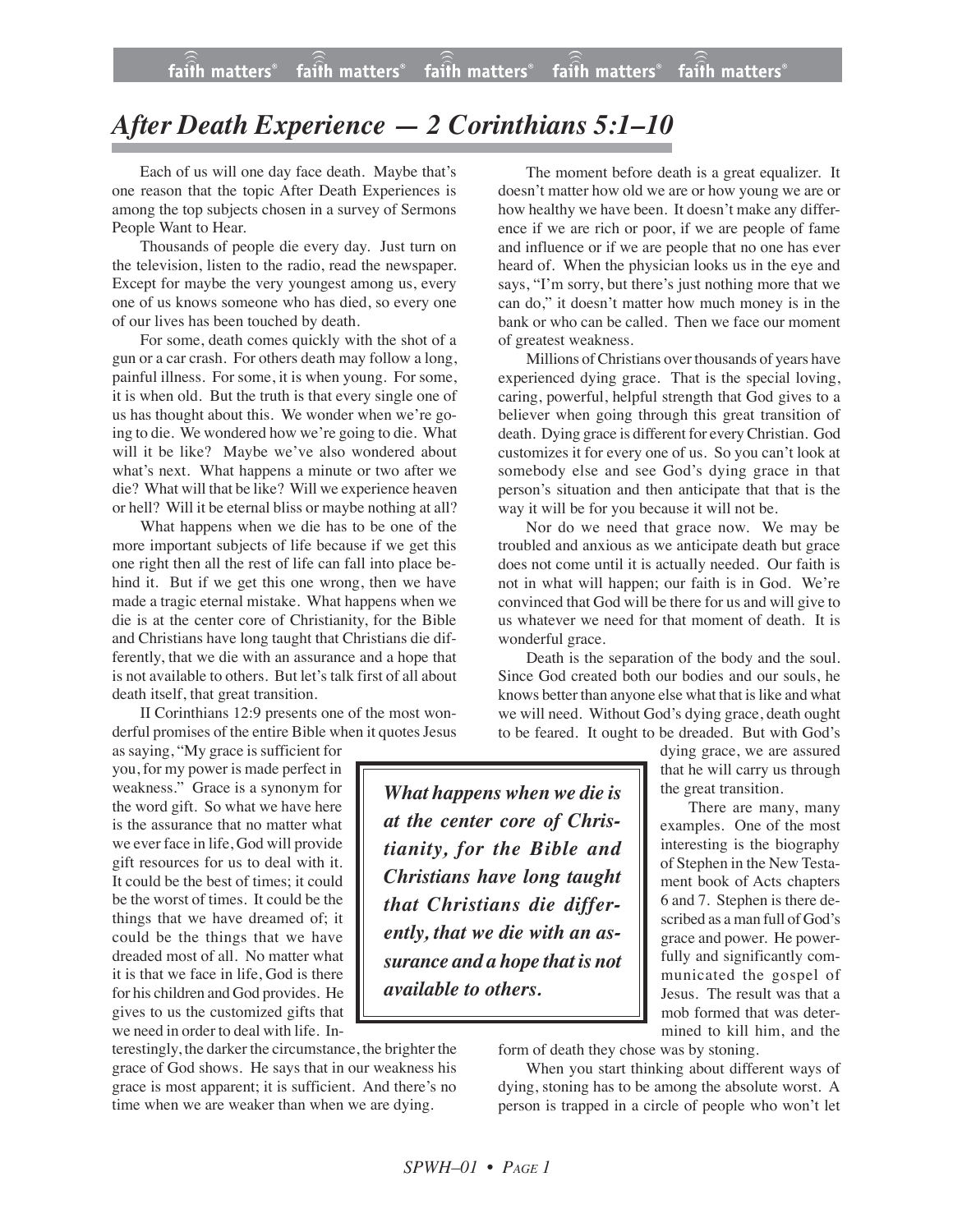him get away. There's deep antagonism and animosity, even hatred. They pick up the largest stones they can hurl and throw them at the victim resulting in lacerations, bruises and broken bones. The person tries to fight off the rocks, but it's impossible because they are coming from every direction. But it doesn't make any difference because before long the person falls to the ground and, if the blows of the rocks don't kill, the crushing of the pile of rocks soon will.

We're told that when Stephen was dying God gave him special grace. In his case, the grace was a picture of heaven where he saw Jesus Christ standing next to God the Father welcoming him to heaven. So when Stephen died, the focus of his attention was not on the horrors that were surrounding him on earth but on the anticipation of what was next going to be his in heaven. God gave him dying grace, but not the same as he'll give to you or to me or to others. It was customized specially for Stephen.

Much closer, but very different, was my own recent encounter with dying grace. Not too long ago, Charleen and I were packed to go on a three-week trip to India. The trip had been scheduled two years in advance, but shortly before the Sunday that we were scheduled to leave we received a telephone call that her mother was hospitalized in New Jersey, apparently with pneumonia.

Charleen had just been there a few days before and had a wonderful time with her mother. They had gone sightseeing; they had eaten in restaurants; they had played games; they had reminisced. But now she was sick and we didn't know if we should take the trip. So we prayed for God's wisdom.

On that Sunday morning, at the last minute, the decision was made to go to Newark instead of to New Delhi. We unpacked the suitcases and repacked them for a different destination. When we arrived in New Jersey we went directly from the airport to the hospital. Her mother seemed fine. She was coherent. She was interactive. She was engaged in the treatment that she was receiving. That was Sunday night. By Tuesday she was diagnosed with leukemia and in less than 72 hours she died.

During those final days, her family gathered from near and far and engaged in an around-the-clock vigil, praying with her, talking with her, holding her hand, providing family support during what turned out to be the final hours of her life. During the last hours of her life, her children and grandchildren sang Christian hymns for five consecutive hours. The last hymn that was sung was the hymn Blessed Assurance. When the last words of the last verse were finished, the line went flat and she died.

What do you call all of that? The week had been

set aside two years in advance. The decision to alter the trip was made without adequate information. The family gathered from around the country and united in the singing of hymns and the praying of prayers at the end of a long and godly life. What do you call that? Do you call it "good luck; it ended pretty well"? Do you call it "wonderful circumstances; isn't that great?" No, I think you call that dying grace. God gave special grace for that special time.

She died at 3:15 on Friday morning. So what did she experience at 3:16 on Friday morning? The Bible teaches that the best comes next, that life after death for the Christian is even better  $-$  in fact is always better  $$ than life before.

Perhaps you remember the conversation that Jesus had with the man on the next cross during the crucifixion. He said, "Jesus, remember me when you come into your kingdom." And Jesus answered him, "I tell you the truth, today you will be with me in paradise." When this man died, one minute he was in the agony of crucifixion and the next minute he was in paradise with God in the presence of Jesus Christ. That is absolutely astonishing, and certainly far better than anything he could ever have experienced in all of his life up to that date. After is better than before!

But if that's true, then why don't we all just want to die? Why do we hold on to life so tenaciously? Why do we treasure every breath? Some of the answers to those questions are in II Corinthians chapter 5. I would encourage you to read this chapter for yourself. There you will discover that God designed us to live in these bodies that he gave us. God created us to be this way. That's why we want to live. That's why we hold on to life. And that's good. That's right. It's the way God intended for us to be.

But at the same time, we look forward to heaven because this life is hard and because heaven is better. God has designed us and wired us that way, too. So we hold on to life, but we anticipate the next life. We're caught in a tension, a tension that God designed for us to have.

In the meantime, God gives to us the Holy Spirit, who is God himself, who then resides inside us and gives us the power for living. But more than that, God gives to us a deposit, a down payment, a preview of what heaven will be like in the gift of the Holy Spirit. Our job is not to choose how and when we're going to die; our job is to live now the way we anticipate that we are to live then and that is by pleasing God.

So we leave to God the decision of when this great transition will take place. We're convinced that God wants us to live but also that God has something better for us and that our goal in the meantime is to please him. II Corinthians 5 says, "So we make it our goal to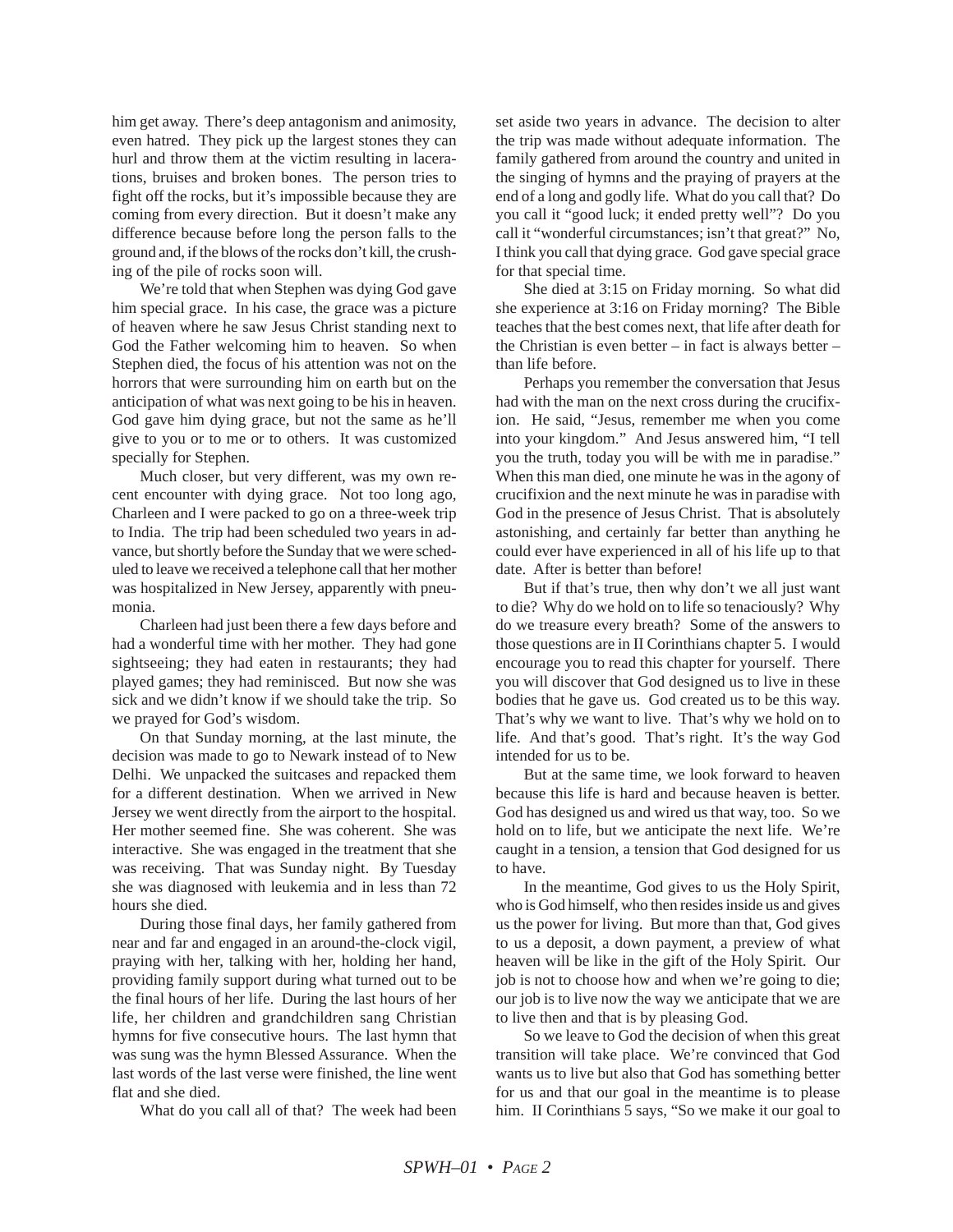please him, whether we are at home in the body or away from it."

Here's what to expect. God will give to us grace for dying. When we die God will instantly welcome us into his heaven, a paradise better than anything we have ever experienced on earth. When we get to heaven, we will love it. We will be right at home; we will not need to adapt. We don't have to worry about a thing. It will be an instant fit because that's the way God designed everything to be.

If this were a classroom, hands would pop up all over because there are a lot of questions that still need to be answered. Like, when we get to heaven will we recognize people we knew on earth? Every indication from the Bible is that we will. Not only will we recognize people that we knew on earth, we will recognize characters from the Bible and others that we didn't know

on earth. But be careful here because what makes heaven heaven is not our friends and family that we will be reunited with, nor is it the beauty of heaven or the absence of sin or pain or death. What makes heaven heaven is

God! He's the big attraction. He is what heaven is all about.

When we get to heaven will we know what's going on back on earth? Will there be HNN or something like that so we can keep up on everything that's happening here? There are some hints in the Bible that we may have some partial information, but probably not much. There are no promises about information from earth. We should not think that heaven is mostly about earth because it's not. Earth may be most about heaven and looking forward but heaven is the destination, it's not about looking back.

Will there be sickness or pain or death in heaven? Absolutely not! Will we understand then and there what we don't understand now? Indeed, we will. In I Corinthians 13:12 we read, "Now we see but a poor reflection as in a mirror; then we shall see face to face. Now I know in part; then I shall know fully, even as I am fully known." In other words, in heaven things that don't make sense to us now, that seem contradictory or inappropriate, will hang together. Then we will have an understanding that we don't have now.

What about coming back to earth? Do we die and come back as somebody or something else? Do we get recycled and then die and live and die and live all over again? This is called reincarnation and on that the Bible is quite clear. In Hebrews 9:27 we're told, " . . . we are destined to die once."We have one life and then we have eternity.

Ah, but where will we live and what are we going

to eat and drink in heaven? Do we eat and drink in heaven? And if so, what's on the menu? Will we have pets? What language will we speak in heaven? I need to study up so that I'll be quick to understand everything that's being said. The answer to this and ten thousand other questions is this: "We don't know; there's no way for us to know." God has chosen not to tell us either because he doesn't want us to know or because we wouldn't understand. What we need to do is trust him. True, it's fun to guess about some of these things. But we need to be cautious that we don't put words into God's mouth that God never intended to be there.

We need to focus upon what we do know. And what we do know is that when we die we'll go to heaven, but also that our situation will be temporary. Temporary, you say? Isn't that sort of a new twist? Not at all! We need to understand what happens after death in terms

> of sooner and later, in terms of before and after the resurrection.

You may want to read for yourself I Corinthians chapter 15 because that is the single greatest concentration of information about life after death in the entire

Bible. There and elsewhere we are taught that we all have two parts: physical and spiritual or material and immaterial. We have a body and a soul that began when we were conceived and were there when we were born and have stuck together through all of our lives. That's the way it's supposed to be. Death is so traumatic because it's a tearing apart of what has never been apart before and what God intended to always be together. It's because of sin that we have death and it's because of sin that our body and soul are separated. Death is so tough because it's the pulling apart of body and soul.

But the good news is that God promises that he'll put us back together again. God will someday reassemble our dead bodies and reconnect those bodies with our souls. That's called the resurrection. It's much like the resurrection of Jesus. He died on Good Friday; his body was laid in the grave; his soul ascended to heaven; and on Sunday morning his soul came back to earth being reunited with his body. He was alive again! And the same thing is going to happen to us. That's what we may expect.

But wait a minute. How is God going to do this? Jesus was dead for only a few days. Some people have been dead for thousands of years and there are no bodies to resurrect. Some people died in explosions; their bodies were blown apart and the pieces are all separated. Some people's bodies were cremated; there are just ashes left. How can God make a body out of that?

Then the really curious people start going in all kinds of directions. They say, "What if somebody

*What makes heaven heaven is God! He's the big attraction.*